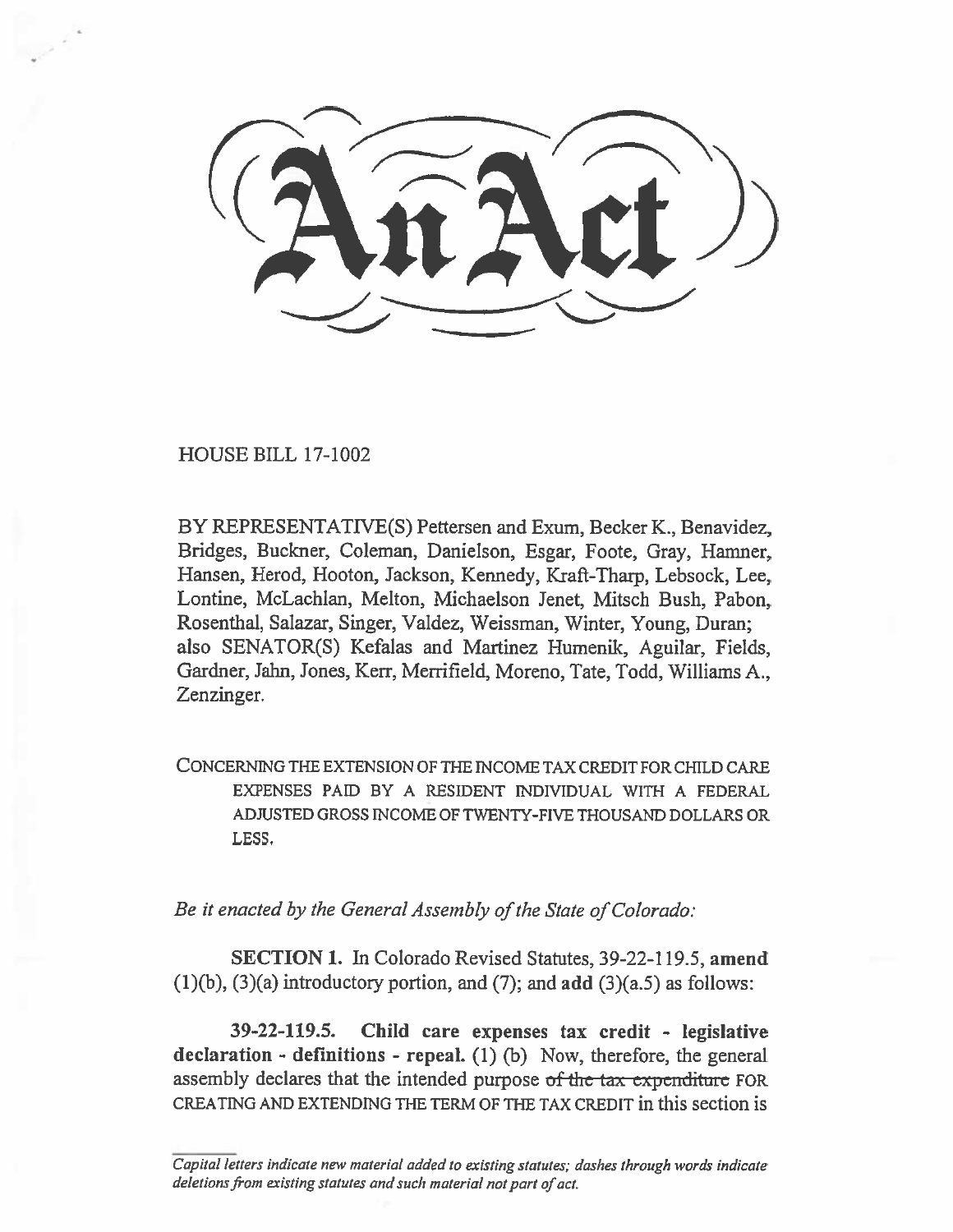to fix the Colorado child care expenses income tax credit so that all low-income working families are able to claim the credit regardless of the amount of their federal child care expenses credit.

(3) (a) For income tax years beginning on and after January 1, 2014, but prior to January 1, 2017, AND FOR INCOME TAX YEARS SPECIFIED IN SUBSECTION (3)(a.5) OF THIS SECTION, a resident individual is allowed a credit against the taxes due under this article for child care expenses that the individual incurred during the taxable year if:

(a.5) (I) IF, BASED ON THE REVENUE ESTIMATE PREPARED BY LEGISLATIVE COUNCIL STAFF IN JUNE 2017, THE GENERAL FUND SURPLUS FOR THE 2016-17 STATE FISCAL YEAR IS EXPECTED TO BE GREATER THAN OR EQUAL TO TWO MILLION NINE HUNDRED THOUSAND DOLLARS, THEN THE CREDIT IS AVAILABLE FOR INCOME TAX YEARS BEGINNING ON AND AFTER JANUARY 1, 2017, BUT PRIOR TO JANUARY 1, 2020.

(II) IF THE CONDITION IN SUBSECTION  $(3)(a.5)(I)$  OF THIS SECTION IS NOT MET, THEN THE CREDIT IS AVAILABLE FOR INCOME TAX YEARS BEGINNING ON AND AFTER JANUARY 1, 2018, BUT PRIOR TO JANUARY 1, 2021.

(III) FOR PURPOSES OF DETERMINING WHETHER SUBSECTION  $(3)(a.5)(I)$  OR  $(3)(a.5)(II)$  OF THIS SECTION APPLIES, LEGISLATIVE COUNCIL STAFF SHALL NOT TAKE INTO ACCOUNT ANY REDUCTION IN REVENUE THAT WOULD RESULT FROM THE CREDIT APPLYING FOR INCOME TAX YEARS BEGINNING ON AND AFTER JANUARY 1, 2017, BUT PRIOR TO JANUARY 1, 2018.

(7) This section is repealed, effective  $\frac{1}{2018}$  JANUARY 1, 2022.

**SECTION 2. Act subject to petition - effective date.** This act takes effect at 12:01 a.m. on the day following the expiration of the ninety-day period after final adjournment of the general assembly (August 9, 2017, if adjournment sine die is on May 10, 2017); except that, if a referendum petition is filed pursuant to section 1 (3) of article V of the state constitution against this act or an item, section, or part of this act within such period, then the act, item, section, or part will not take effect unless

## PAGE 2-HOUSE BILL 17-1002